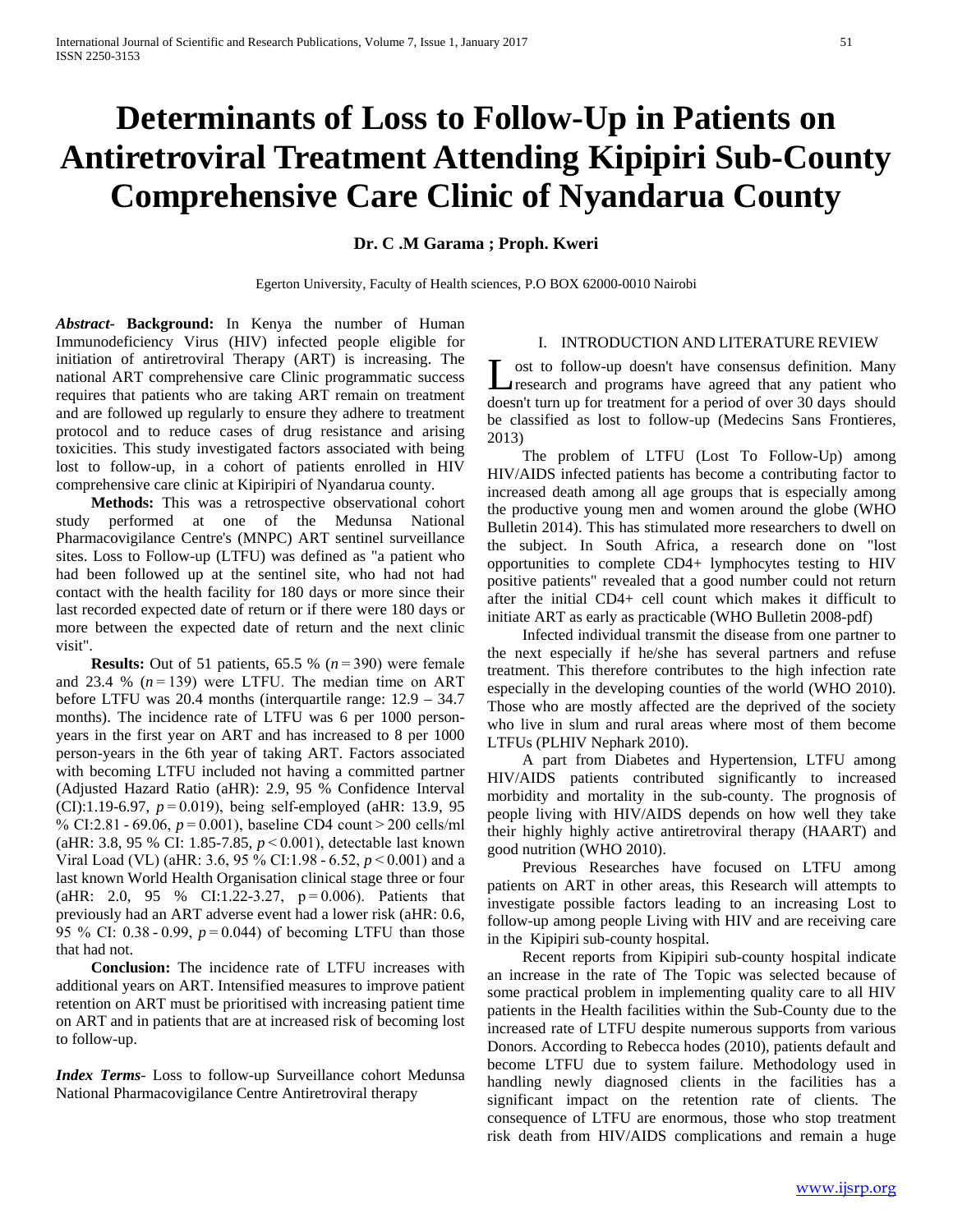source of disease transmission to uninfected cohort. Conversely, those who properly adhere to their treatment regime have been known to survive period exceeding seven years (Global AIDS Epidemic 2006). The problem of LTFU among HIV patients therefore needs to be addressed if quality care in the sub-county is to be attained.

#### **1.2 Problem Statement**

 There is a rising trend of lost to follow-up among HIV/AIDS clients in the world especially in the developing countries. This has contributed to the increase in death rates which currently stand at 39 million people, worldwide (Global Health Observatory Data 2016). Kenya, has experienced the problems of LTFUs in various health facilities including those in Kipipiri sub-county. The fact that this problem continue despite HIV services being rendered free is even more puzzling. Clients are accorded free services but still disappear from the program. There is need therefore to conduct a study on the prevalence and factors influencing LTFU for the purpose of recommending preventive strategies in the sub-county and beyond.

#### **1.3 Purpose of the study**

 The purpose of this study is to establish the prevalence and the factors contributing to lost to follow-up among HIV/AIDS patients in the Sub-county Health Facilities.

## **1.4 Specific Objectives**

The objectives of the research project are to:

- 1. Establish the prevalence of lost to follow up among HIV/AIDS patients in the sub-county hospital.
- 2. Identify factors influencing LTFU among HIV/AIDS patients in the sub-county.

## **1.5 Research questions**

- 1. What is the prevalence of LTFU among HIV/AIDS patients in the Sub-County Health facilities offering ART services?
- 2. What are the factors responsible for LTFU among HIV/AIDS patients in the sub-county?

## **1.6 Significance of the study**

 The significance of the study will be to increase access to quality HIV care to all HIV positive patients in the Health Facilities and improve literature on LTFU among HIV/AIDS patients in Nyandarua County.

## **1.7 Limitation and Delimitation**

## **1.7.1 Limitation**

 The researcher will have to control over the adequacy of the data available in the health facilities.

## **1.7.2 Delimitation**

 The researcher has chosen to do the study in selected hospitals only.

#### **1.8 Definition of terms**

LTFU : In this context means patients who is on treatment but has failed to turn up after six months of initial visits

 WHO : World Health Organization responsible for health policy formulations and research

#### II. LITERATURE REVIEW

#### **2.0 Introduction**

 Many research works around the world have been done on LTFU among HIV/AIDS patients in different programs. A study done in UCSF Medical Center in 2008 among 1631 HIV patients in Johannesburg, South Africa, showed that about 267 adults (16.4%) on HAART discontinued treatment and were lost to follow-up during the study period. About 75% of the Lost to follow-up complained of unemployed and cost of drugs. These findings were consistent with findings of a similar study conducted among adults on HAART at a Hospital in Nairobi Kenya, (UCSF 2008). According to Lessells et al (2011) the retention rate of HIV patients on HAART is high amongst the group with lower initial CD4 cell count compared to those with high CD4 cell count. This might be the case in Kipipiri subcounty but since no research has been done it cannot be ascertained.

 There is a high rate of LTFU among children with HIV/AIDS in Kenya. According to Braitsein (2010), 18% of children being followed up in Moi Teaching and Referal Hospital were LTFU (paula Braitsein us, int. AIDS Conference 2010). This could be due to sickness or malnutrition which together contributes to high mortality in this age group.

#### **2.1 Meaning of LTFU**

 A patient is considered as lost to follow - up when his /her last follow up visit occurred during the last 6 months after starting HAART. This period of 6 months interval was chosen to accommodate the longest interval between visits in participating programs*.* (WHO Bulletin 2015). Though the concept of LTFU appears straightforward, its precise definition remains controversial. In other places, Lateness' for scheduled appointments is often used to describe the phenomenon, but the actual time intervals employed vary greatly among programs. In Zambia patients were classified as 'Late' when they were more than 30 days past their last scheduled appointment date .Medicines Sans Frontiers (Doctors without Borders) defined loss to follow-up as being more than **2- months** late for a scheduled appointment. In Malawi, LTFU is defined as a three month absence from the last visit. Wools-Kaloustian define lost to follow- up in Western Kenya as patients who have missed appointment for more than 2 months (American Medical Journal 2009).

 In most practices a patient considered as lost to follow-up if he/she has not come for ARVs refill or review for 3 consecutive months after the last appointment. They are confirmed as lost to follow up if efforts to trace them have failed (AMREF ART Hub et al 2014). Lost to follow-up therefore is a concept devoid of a standard definition. It is described differently by different institutions. Nevertheless, its core meaning encompasses a missed treatment dose or appointment for a certain period of time.

### **2.2 Reasons for LTFU**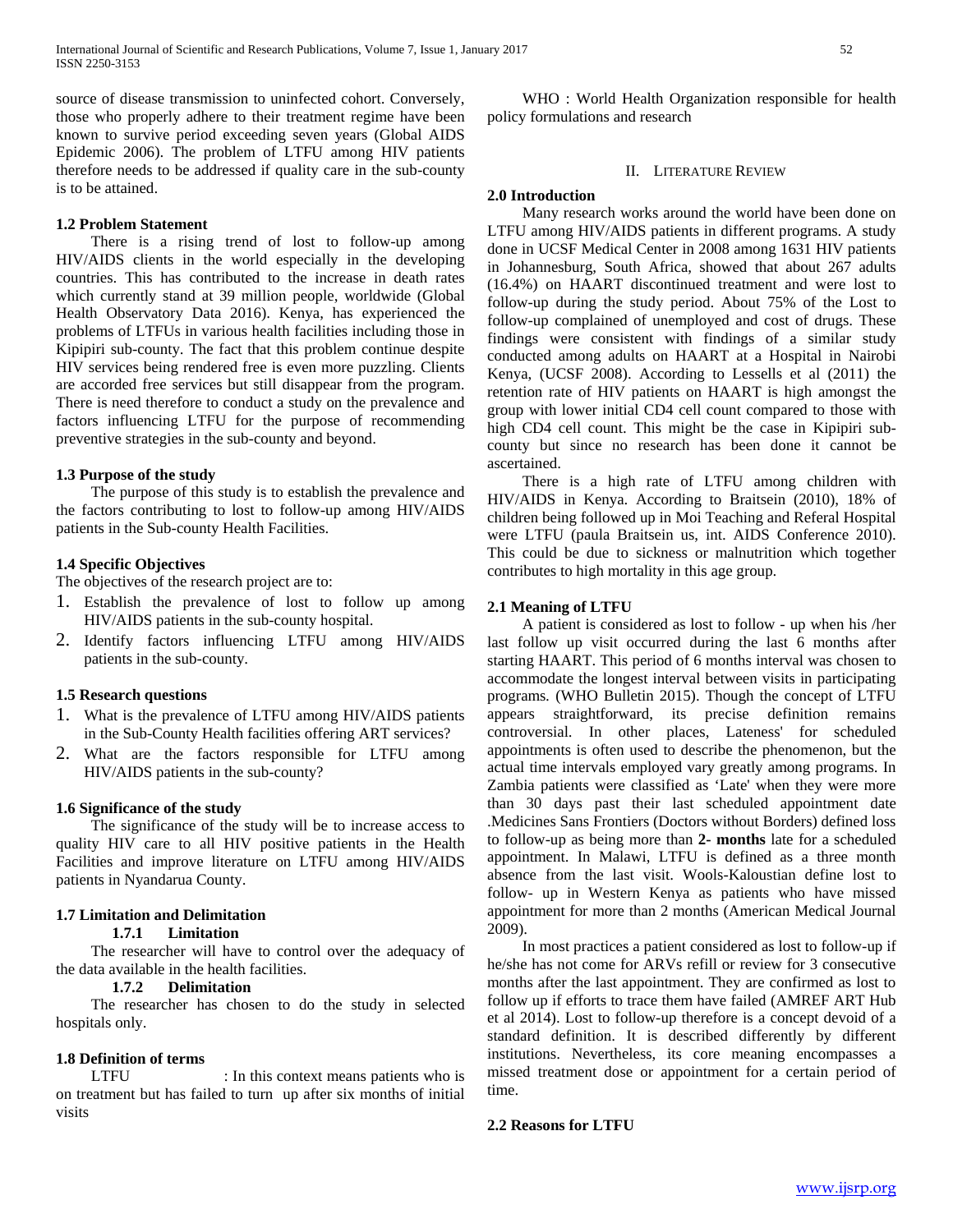There are various reasons for LTFU; a study of 6411 patients enrolled on ART between March 2001 and June 2007 showed a total of 627 patients (9.8%) were LTFU, 85 (28.8%) of them had died within three months after their last clinic visits. The other reasons advanced for LTFU include; cost of treatment, stigma, deteriorated health, fear of side effects, and loss of hope in medication. Substance abuse and lack of money for transport and work or family responsibilities have also been cited as reasons for LTFU (Gilles et al 2008). In Malawi Julia Luebbert (2010) observed that long distances, death, transfer to another clinic and treatment holidays (where patients take treatment gap even though they had not run out of pills) contribute immensely to LTFU

 According to World Health Organization volume (2008) Lost to Follow-up among HIV/AIDS clients above 16 years of age in Africa, Asia and South America showed it occuured in the 6 months after starting ART, about 3.8% (211) were not seen after ART initiation, 880(16.0%) were lost to follow-up later on and 141(2.6%) were known to have died in the first 6 months. The main reason for LTFU in these regions was mainly financial. (WHO Bulletin 2008).

 In Kenya some of the reasons identified for LTFU were: self transferal where a patient decides to transfer from a clinic to another without transfer letter, another reason was death especially when their next of kin doesn't report to the caregiver of the incidence and denial. (AMREF ART Hub May 2011).

## **2.3 Effects of Lost to Follow-up**

 Lost to follow-up among HIV patients contribute significantly to the increase in death rate in majority of the health facilities offering HIV treatments and care (WHO 2010). HIV is responsible for over **39 million** deaths worldwide. Lost to follow-up leads to severe illness among those who abandoned their treatment. About 49, 752 HIV patients being followed up in Kenya, Uganda and Tanzania, 11 682 of them were LTFU, of whom 18.6% didn't return after their initial visit and 5.3% had died (UN Report 2010).

 Lost to follow up impacts negatively on the provision of quality care to affected and exposes discordant couples to infection.

### III. METHODOLOGY

 An overview of the methods to use in the study is presented in this section. These methods are as follow: **3.1 Research Design**

This will be a cross-sectional study design.

# **3.2 Location of the study**

 Kipipiri Sub-County is found in Nyandara County in central region. It measures about 544 square kilometers. This sub-county was curved from larger Nyandarua south and gazzetted in 2009. It has four wards namely wanjohi, kipipiri, Githioro and Geta

## **3.4 Target Population**

The targeted population for the study

1. All HIV patients who are registered for follow-up in the Health Facilities, both active and LTFU.

# **3.5 Sampling Technique and Sample Size**

 All charts of the patients who have been registered for care at the facility from 2010 to 2015 will be interviewed for determination of success of follow-up.

## **3.6 Data Collection**

 Data will be obtained from patients charts available at the facility.

## **3.7 Data Collection Instruments**

 Observation checklist and structured questionnaires will be used to determine presence or absence of the variables of interest.

 The researcher will use closed-ended questions to most of the structured ones and the respondents will be required to mark in the box that matches the correct answer. Other questions, however, will require respondents to give their opinions.

## **3.8 Data Analysis**

 Descriptive data will be analyzed using the aid of computer software program-the students package for social sciences.

### **4.1 Findings**

 The data of LTFU was obtained from five facilities which are offering HIV services in the sub-county. The researcher also compiled data of active PLHIV from the same facilities so as to get comparisons prevalence of clients who are not on care

## **4.2 Data Analysis**

 The following table shows the number of LTFU and Active HIV Clients from the various HIV treatment sites in Kipipiri Sub-county

### **3.0 Introduction**

| Number |                         | <b>LTFU</b> | <b>ACTIVE</b> | TOTAL |
|--------|-------------------------|-------------|---------------|-------|
|        |                         |             |               |       |
|        | Manunga Health Centre   | 56          | 193           | 249   |
|        | Wanjohi Health Centre   | 70          | 219           | 289   |
|        | Geta Bush Health Centre | 25          | 228           | 253   |

## **Table I: Total number of LTFU and Active clients in the sub-county**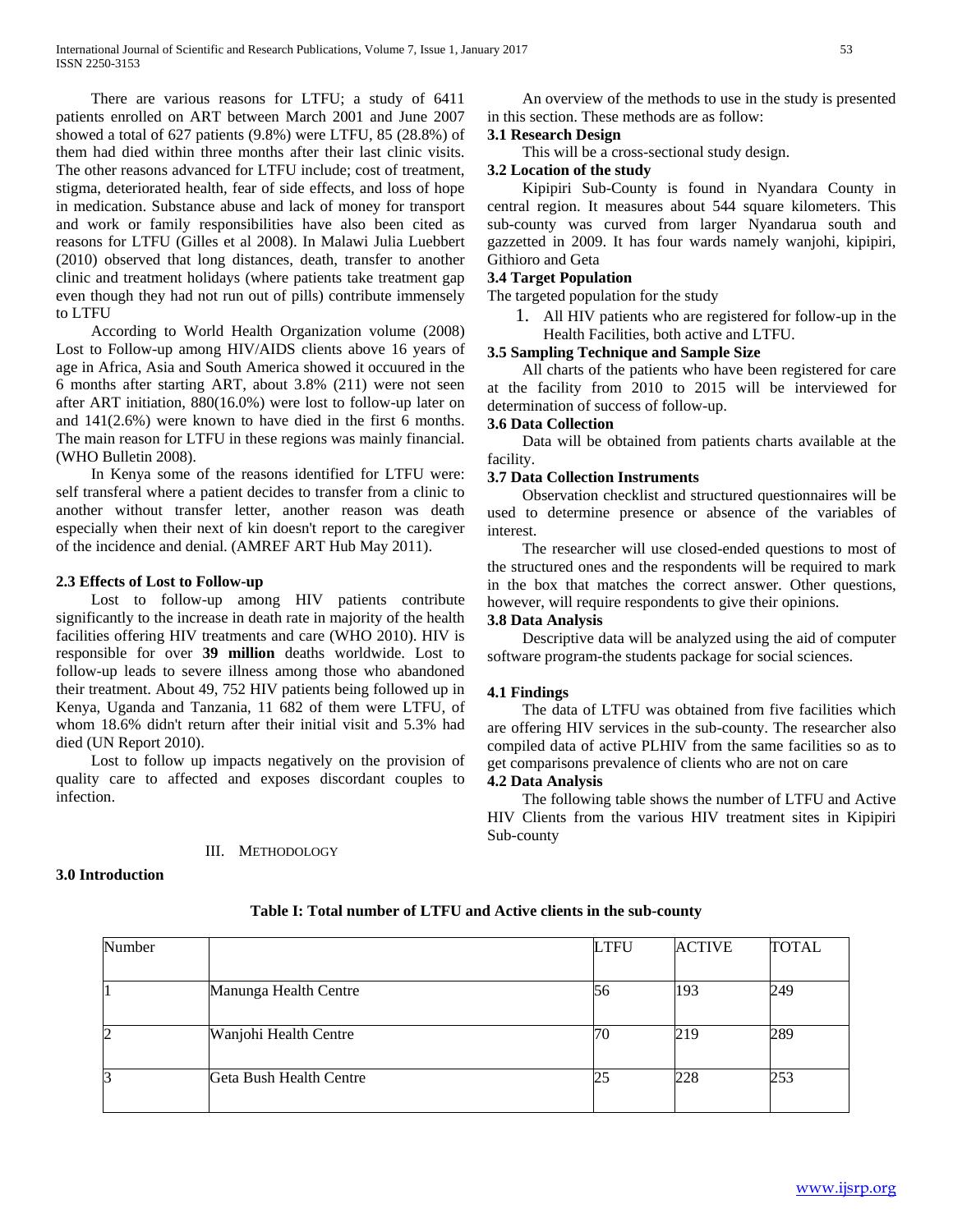| 4            | Ndemi Health Centre       | 12  | 43 | JJ       |
|--------------|---------------------------|-----|----|----------|
|              | Old Mawingu Health Centre | 29  | Dб | റ്യ      |
| <b>TOALS</b> |                           | 192 |    | ∩∩<br>ソム |

 These figures were obtained from clients data dated from the year 2011, a time when most of the HIV care clinics were started. The total numbers of LTFU from all the facilities as at April 2014 were 192 clients, translating to 20.84% of the total clients (n= 921). Wanjohi Health centre and Manunga Sub-county Hospital have the highest number of LTFU



# compared to the other facilities.



**Number of LTFU can also be distributed according to age group and sex from the various facilities**

| Table: 2            | $0 - 12$ (children) |   | 13 - 19 (Teenage) |   |    | $+20$ (Adults) |  |
|---------------------|---------------------|---|-------------------|---|----|----------------|--|
| <b>FACILITIES</b>   | M                   | F | М                 | F | М  | F              |  |
| <b>MANUNGA HC</b>   | 4                   | 2 |                   |   | 11 | 37             |  |
| <b>WANJOHI HC</b>   | ⌒                   |   |                   |   | 15 | 49             |  |
| <b>GETA BUSH HC</b> |                     |   |                   |   | Ō  | 15             |  |
| <b>NDEMI HC</b>     | n                   |   |                   |   |    | 6              |  |
| <b>OLD MAWINGU</b>  |                     |   |                   |   |    | 18             |  |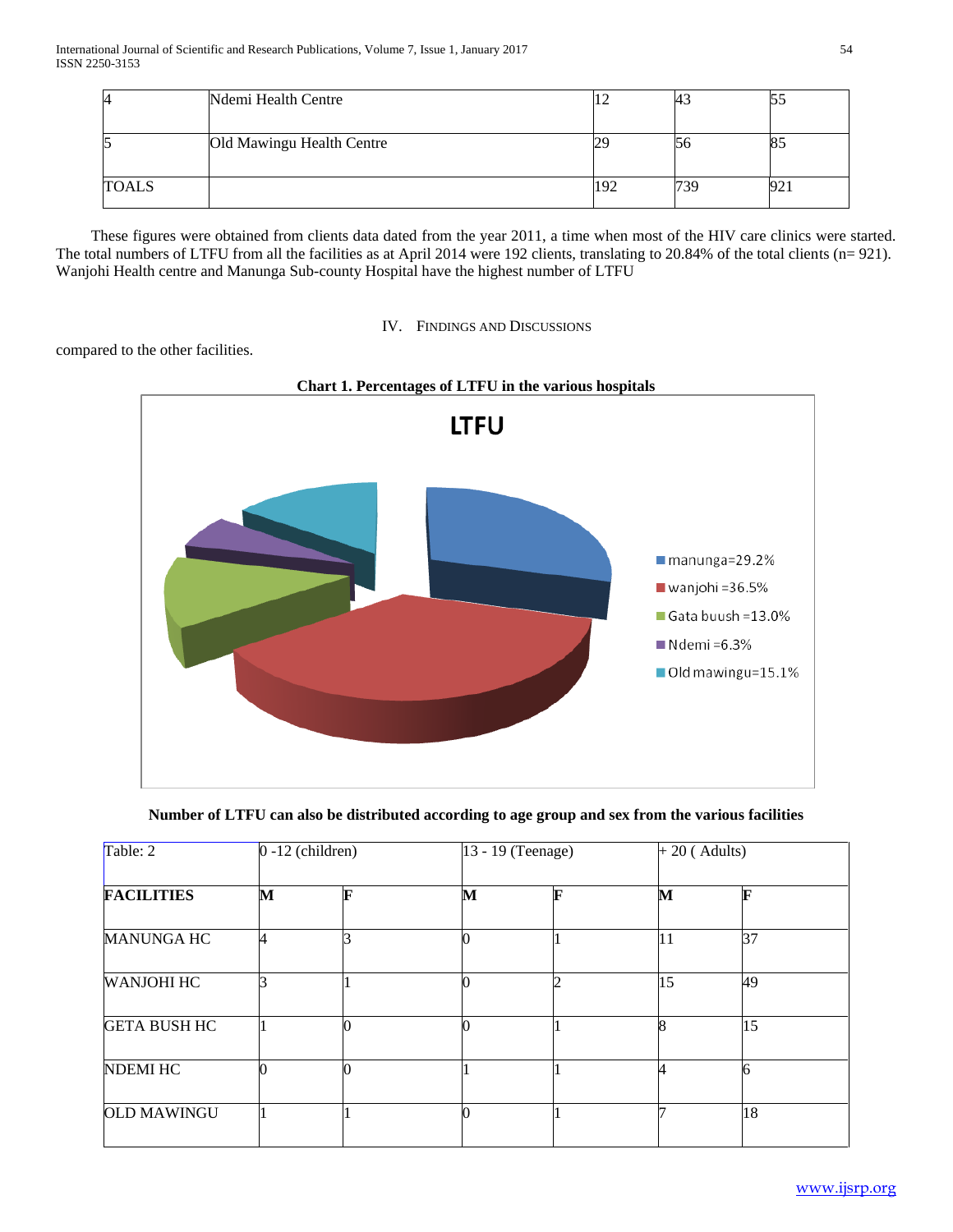



**Graph.1 showing comparison between male and female LTFU**



# **Graph 2: Graph of LTFU based on Age group**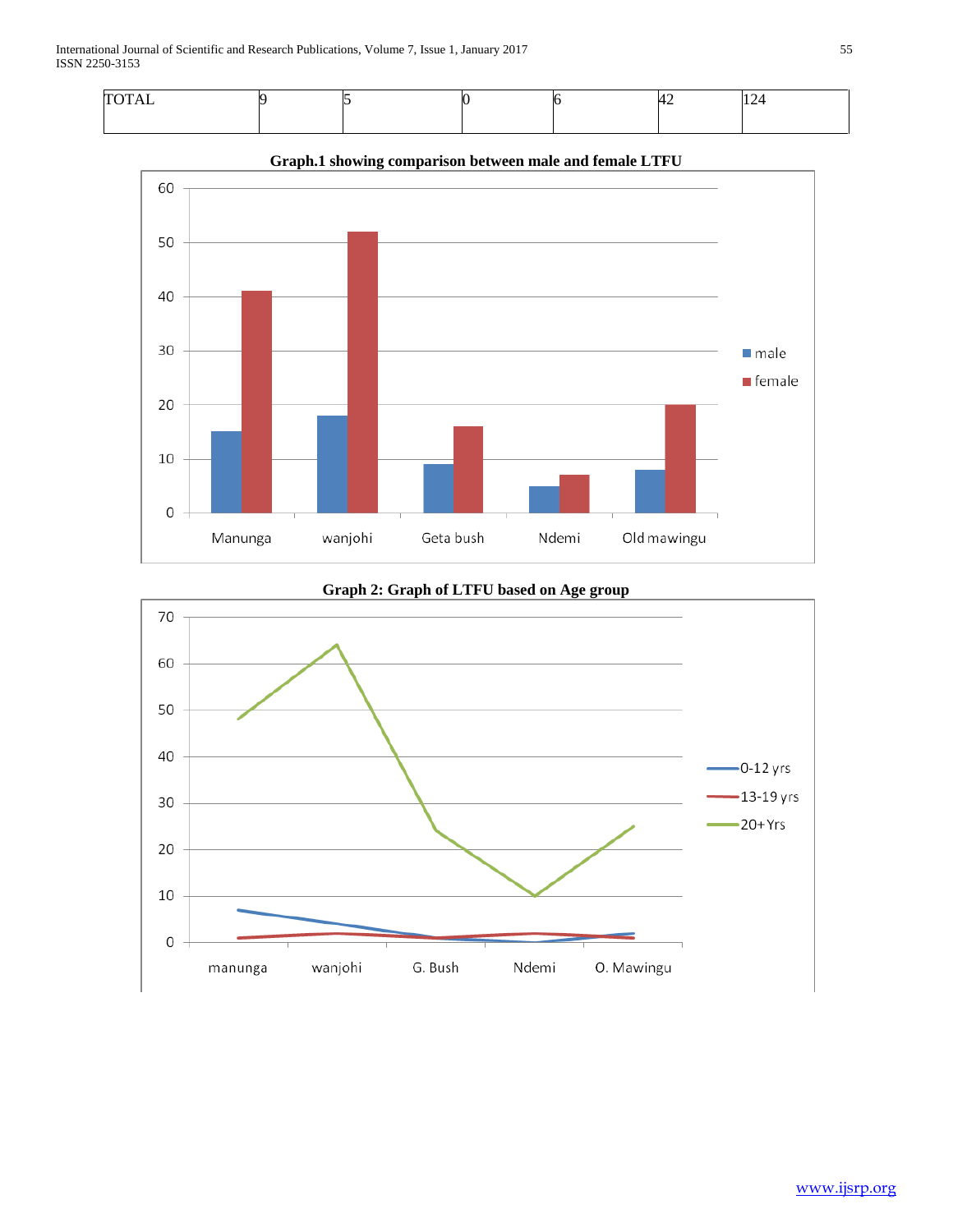

**Graph:3 LTFU 20+ yrs distributions based on Sex**

 This graph shows more females were not in program compared to male of the same age set in all the facilities where data was taken.

 There are various reasons which was given as contributing factors to LTFU among PLHIV in the facilities and tabulated as shown below.

| <b>Reasons For LTFU</b>  |             | Male | Female         |  |
|--------------------------|-------------|------|----------------|--|
| Self Transfer (distance) | Manunga     | 12   | 41             |  |
|                          | Wanjohi     |      | 29             |  |
|                          | G/Bush      |      | 11             |  |
|                          | Ndemi       |      |                |  |
|                          | O/mawingu   |      | 15             |  |
| Stigma                   | Manunga     | 3    | $\overline{0}$ |  |
|                          | Wanjohi     |      | 23             |  |
|                          | G/Bush      |      |                |  |
|                          | Ndemi       |      |                |  |
|                          | O/Mawingu   |      |                |  |
| Domestic violence        | Manunga     |      |                |  |
|                          | Wanjohi     |      |                |  |
|                          | Geta Bush   |      |                |  |
|                          | Ndemi       |      |                |  |
|                          | Old Mawingu |      |                |  |
| Forgets (Age)            | Geta Bush   |      |                |  |
|                          |             |      |                |  |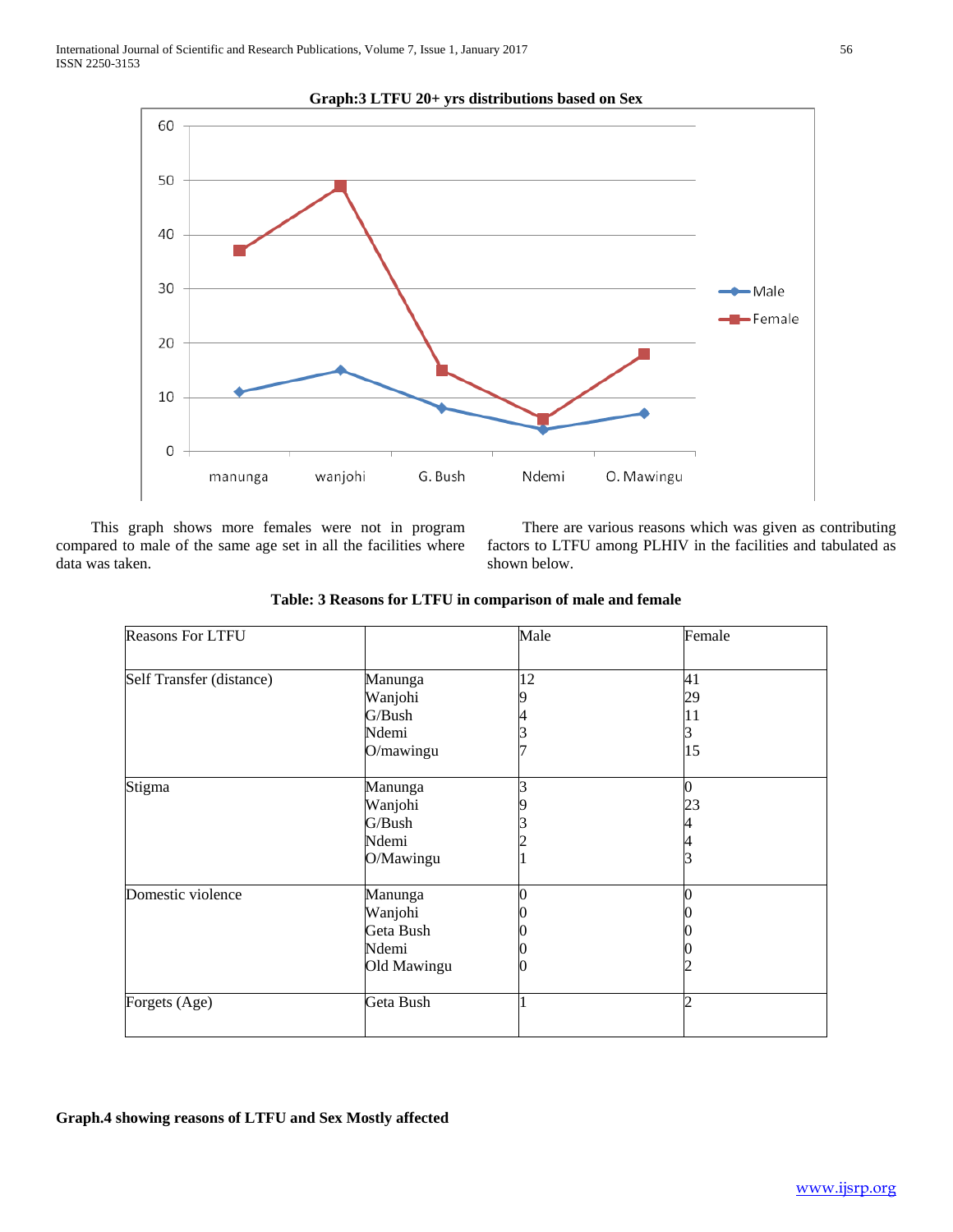

 Most of the patients contacted through phone call had either transferred to nearest facilities of their choice and some were just at home claiming they were not sick. Those who were married didn't want their relatives to know their status and therefore opted not to come to their respective facilities where most of their relatives seek medication from common illnesses.

 The few female clients who became LTFU claimed they had domestic quarrels with their partners when they turned HIV position during their antenatal care visits. They claimed for them not coming for HIV care could safe their marriage.

 The few who forgot return dates were elderly who many times stay alone at their respective homes in the village.



**Graph. 5 Bar graph comparing the findings in the facilities**

 Manunga sub-county hospital has the highest number of patients who transferred themselves to their hospitals of choice. The major reasons to why majority of the clients transferred sited were distance from their village and some had gotten employment at Nairobi.

#### **4.3 Discussion**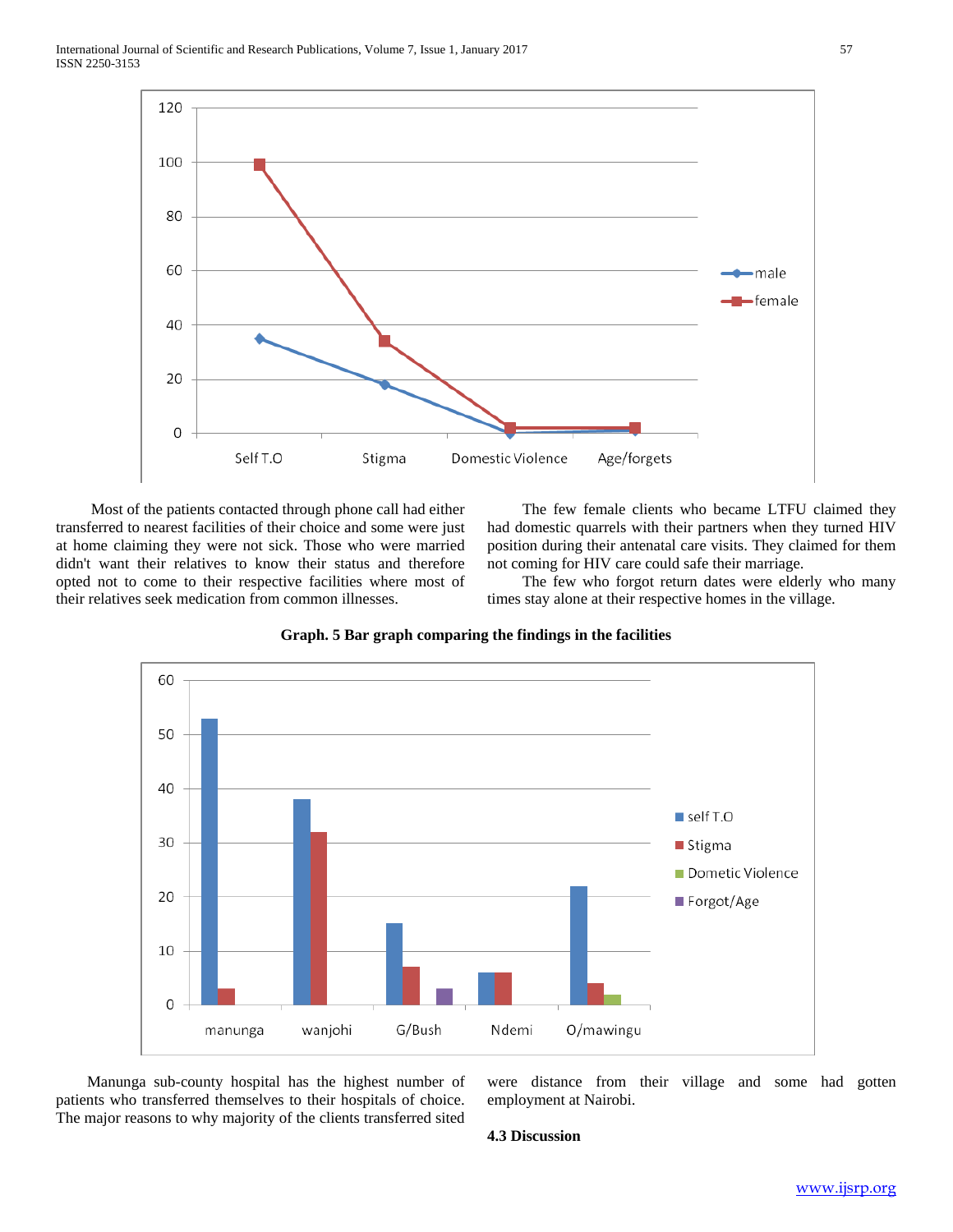The data obtained from the sampled facilities shows a prevalence of 20.84% (LTFU) with the highest percentage seen at Wanjohi health centre (36.5%). Ndemi health centre has the lowest prevalence of LTFU (6.3%) probably due to the lowest number of clients enrolled in care of gwhich the peer educator is able to make follow-up of every client who miss appointment.

 The major contributing factors to LTFU in the sub-county are self transfers standing at  $134 = 67.8\%$  (n=192) and stigma among clients,  $52 = 27.1\%$  (n=192). Cost of drugs or death plays minimal role if any, in the sub-county as ART are offered free to the clients. Most of deaths reported were not LTFU but had succumbed due to the chronicity of the infection and delay in diagnosis. Majority of the clients contacted through phone call claimed they had relocated and therefore seeking medication to the nearest health facilities and some claimed they were not sick and hence decided not to seek care. This is majorly due to stigma of disclosure.

 The young and teenage clients who were LTFU either lacked support from the immediate care giver mainly the grandparents as they were orphans while some had relocated with their parents who were also not in care.

 From the data, majority of clients who were LTFU were female, 138 (71.9%) against male 54(28.1%)

#### V. CONCLUSION AND RECOMMENDATIONS

#### **5:0 Conclusions**

 What came out from the data obtained is that majority of patients become LTFU due to self transfer or stigma. Despite the ragged landscape, most of patients questioned didn't term it as a problem. Majority of the residence in the sub-county are farmers therefore get their livelihood from farm produce

 There is no patient who claimed to have lacked money for fare that could have contributed to LTFU. This is because majority of them sell agricultural produce hence have sufficient funding

 The prevalence of LTFU is relatively here in the sub-county and this therefore calls for more researches to look at the cause of self-transfer and how to reduce stigma among PLHIV

#### **5.1 Recommendations**

 There is need to open more HIV care clinics in every dispensary in the sub-county so as to reduce the rate of LTFU. Some of those who transferred themselves claimed distance and some gave reason of employment.

 There is need to improve counseling skills and involve partner testing for HIV. This will reduce stigma especially to the married couples and those who have sexual partners. Some of those who refused treated sited threats from their partners and fear of being known to have the virus.The elderly clients living with HIV need to stay with care takers who will be their

treatment supporter. This will properly improve adherence and reduce LTFU cases among such age group

#### **REFERENCES**

- [1] World Health Organisation (2008), Mortality of Patients Lost to follow-up in Antiretroviral Treatment Programs in Resource limited setting. System review and Meta-Analysis. Available (www.plosone.org/../info:doi/2F10.137...)
- [2] World Health Organisation(2008), Lost opportunity to complete CD4+ Lymphocytes testing among patients who tested positive for HIV in south Africa. Lost Opportunities to initiate HIV Care in South Africa. Available at (www.who.int/bulletin/volumes/88/9/09-068981.pdf)
- [3] Center for Disease Control and Prevention CDC (2015), How is HIV passed from one person to another. Available at (www.cdc.gov/hiv/../qa/transimissi...)
- [4] PLHIV (2010), Publication for People Living with HIV/AIDS. Available at (www.nephark.org)
- [5] Rebecca Hodes, nam-aidmap(2010). Lost to follow-up health system failure not patients to blame. 8th International AIDS Conference, 29th July 2010. Available at (www.aidsmap.com/loss-to-follow-up-he...)
- [6] Wikipedia, the free encyclopedia (2011), HIV in general. Available at (http://en.wikipedia.org/wiki/Hiv)
- [7] Joint United Nations Program on HIV/AIDS (2006, 2010, 2011). Overview of the global AIDS Epidemic. UN Report on the Global AIDS epidemic. Available at (www.unaids.org/globalreport/global..)
- [8] International HIV/AIDS charity (2011). Averting HIV/AIDS. Available at (www.avert.org/world-aids-day.htm)
- [9] Geng EH, Bangsberg DR, MUSNGUZIN(2009). Understanding reasons for and outcomes of patients lost to follow-up in antiretroviral therapy programs in Africa through a sampling based approach. J Acquir Immune Defic. Syndr. 2009 Sept.10
- [10] Lessels, R.J.; Mutevendzi, P.C.; Cooke, G.S.; Nowel M.L.; Retention in HIV Care for individuals not yet eligible for antiretroviral therapy: rural KwanZulu-Natal, South Africa. J Acquir Immune Defic. Syndr 2010
- [11] Paula Braitsein (2010). XVIII International AIDS Conference of 2010. Available at (www.aids2010.org/...)
- [12] Cohort profile: The International epidemiological databases to evaluate AIDS (IeDEA) in Sub-Saharan Africa. Int J. Epidemiol (2011):dyr080vldy08
- [13] Amref ART hub (2011). Definition of LTFU in Pre-ART and ART. Amref ART knowledge Hub. Available at (www.hub.amref.org/index.php?...)
- [14] Dr. Benjamin H.C.; Ronald A.C.; Albert M.; Andrew O.; Westfall.; Wilbrand M.; Mohammed L.; Lloyd B.M.; Stenttet V.; Jeffrey S.A.; A.M J Epidemiol.2010 April 15;171(8):924-931. Published online 2010 March. 10.d0i:10.1093/aje/kw9008
- [15] Gilles V.C.; Nathan F.; Katherine H.; Eric G.; Shaheed M.; David C.; Andrew B.: PLOS ONE(2011).vol.6, issue 2; Published online 2011. Public library of science pg 9 doi:10.1371/journal.pone.0014684. Available at (www.embase.com)

#### **AUTHORS**

**First Author** – Dr. C .M Garama, Egerton University, Faculty of Health sciences, P.O BOX 62000-0010 Nairobi **Second Author** – Proph. Kweri, Egerton University, Faculty of

Health sciences, P.O BOX 62000-0010 Nairobi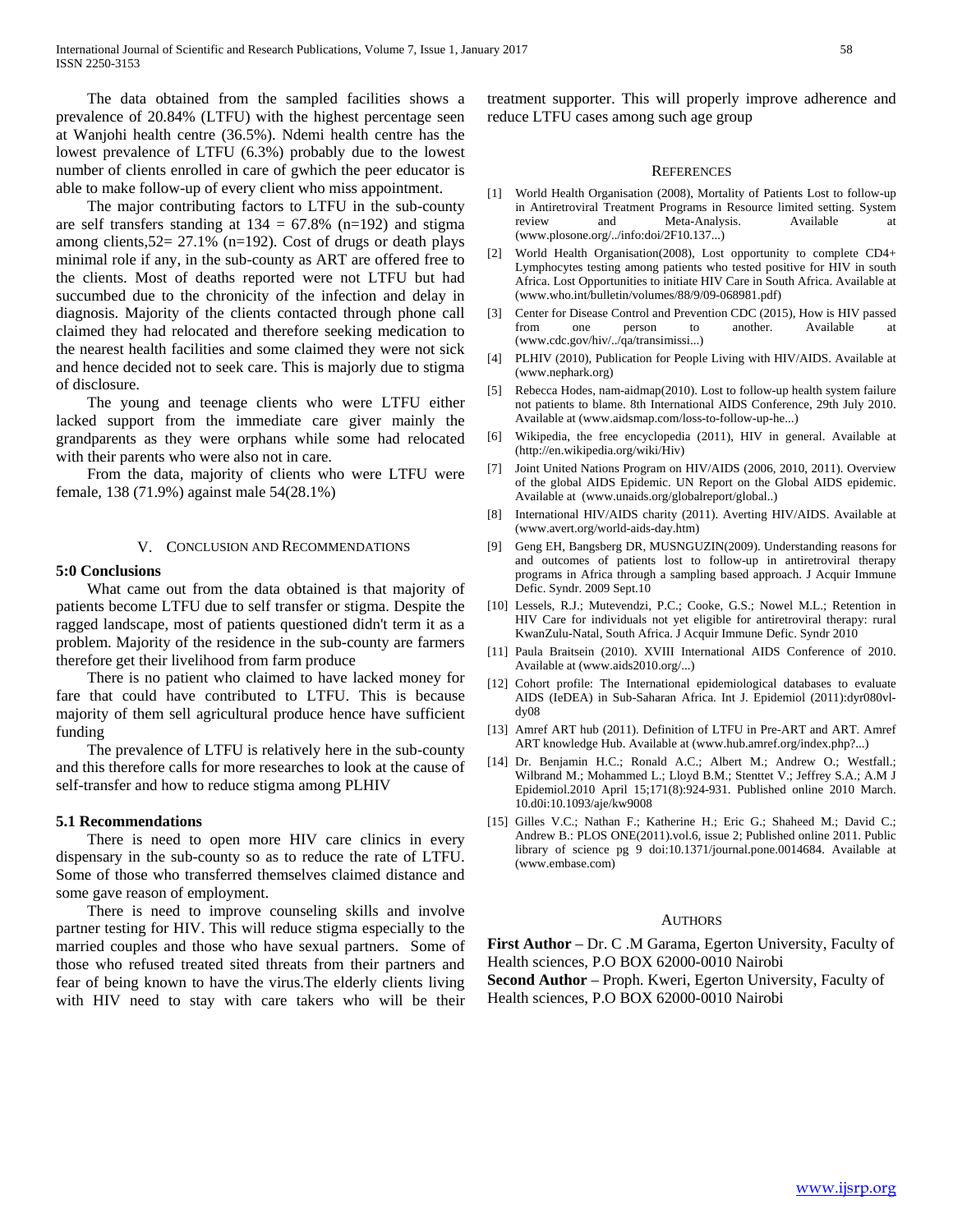## **4.0 Budget**

- 1. Review of Literature: Apart from available journals, the researcher will require approximately Ksh 3,000.00 for extracting literature from the internet.
- 2. Transport and lunch to the Health Facilities : kshs 4500
- 3. Typing and printing of the research findings:
	- a) Printing materials( one rim papaer)@Ksh 450.00
	- b) Pens  $(5)$  @Ksh 15.00
	- c) Pencils (Five) @Ksh 10.00 each
	- d) Scientific calculator @Ksh 250
	- e) White wash  $@Ksh150$
	- f) Rubber (3)  $@Ksh 20.00$  each

## **APPENDIX B**

**Time frame**

February 2016 : Review of Literature

: Draft Literature review, agree research strategy with supervisor

March 2016 : Data collection from health facilities; compile, pilot and administer example, questionnaire plus final collection of questionnaire

: Data analysis

April 2016 : Final writing of research project report

APPENDIX C

## CONSENT FORM:

I……………………………….the in-charge of ……………………………Health Centre authorizes this day of ……………………..2016, Christopher Garama Mramba to collect data of PLHIV in the clininc for the purpose of conducting research

Date……………………………………….. Sighnature…………………………………………..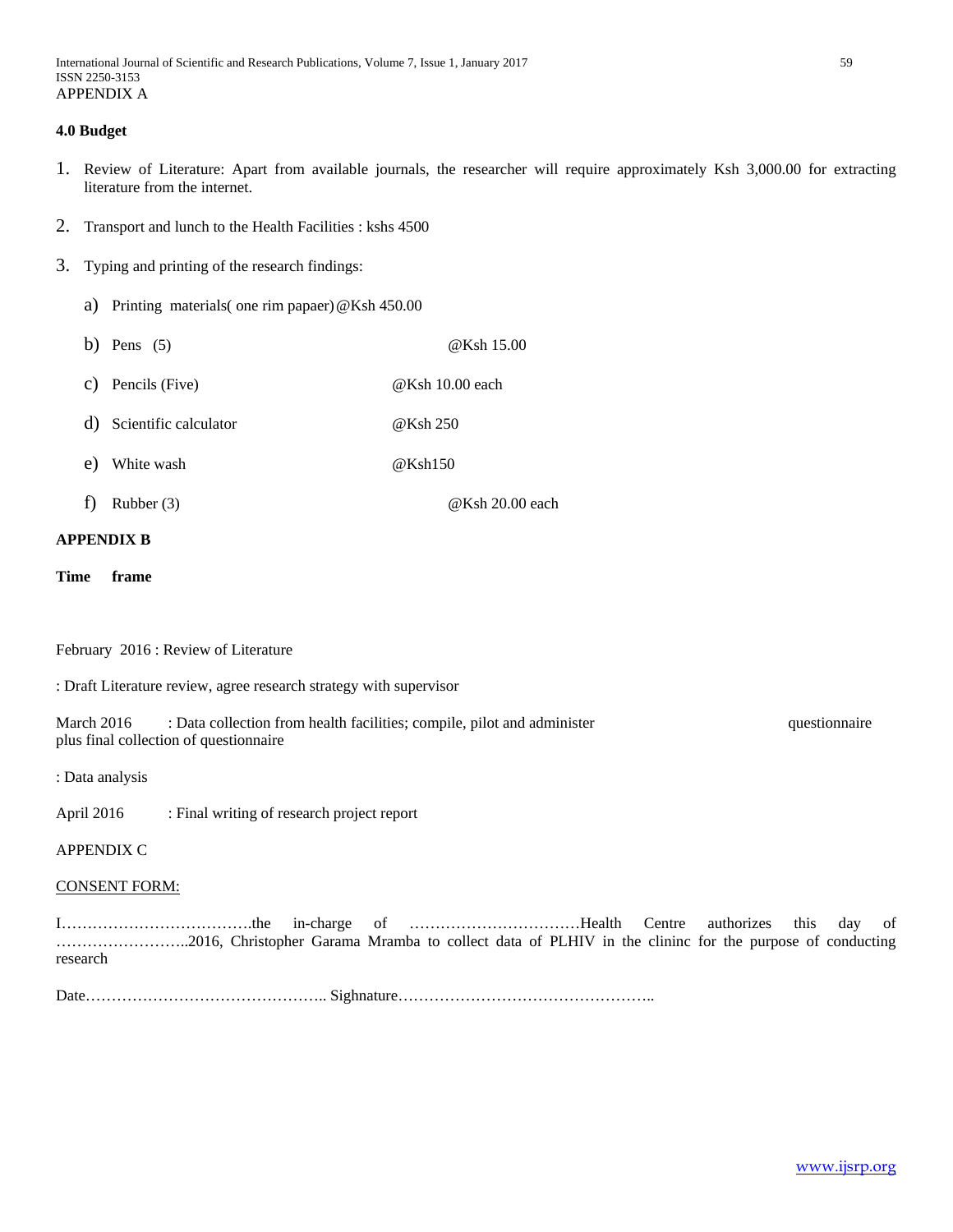# **CHECKLIST**

| 3. Health facility name with comprehensive care clinic |
|--------------------------------------------------------|
|                                                        |
|                                                        |
|                                                        |
|                                                        |
|                                                        |
|                                                        |
|                                                        |

# APPENDIX E

# KIPIPIRI SUB-COUNTY MAP, NYANDARUA COUNTY